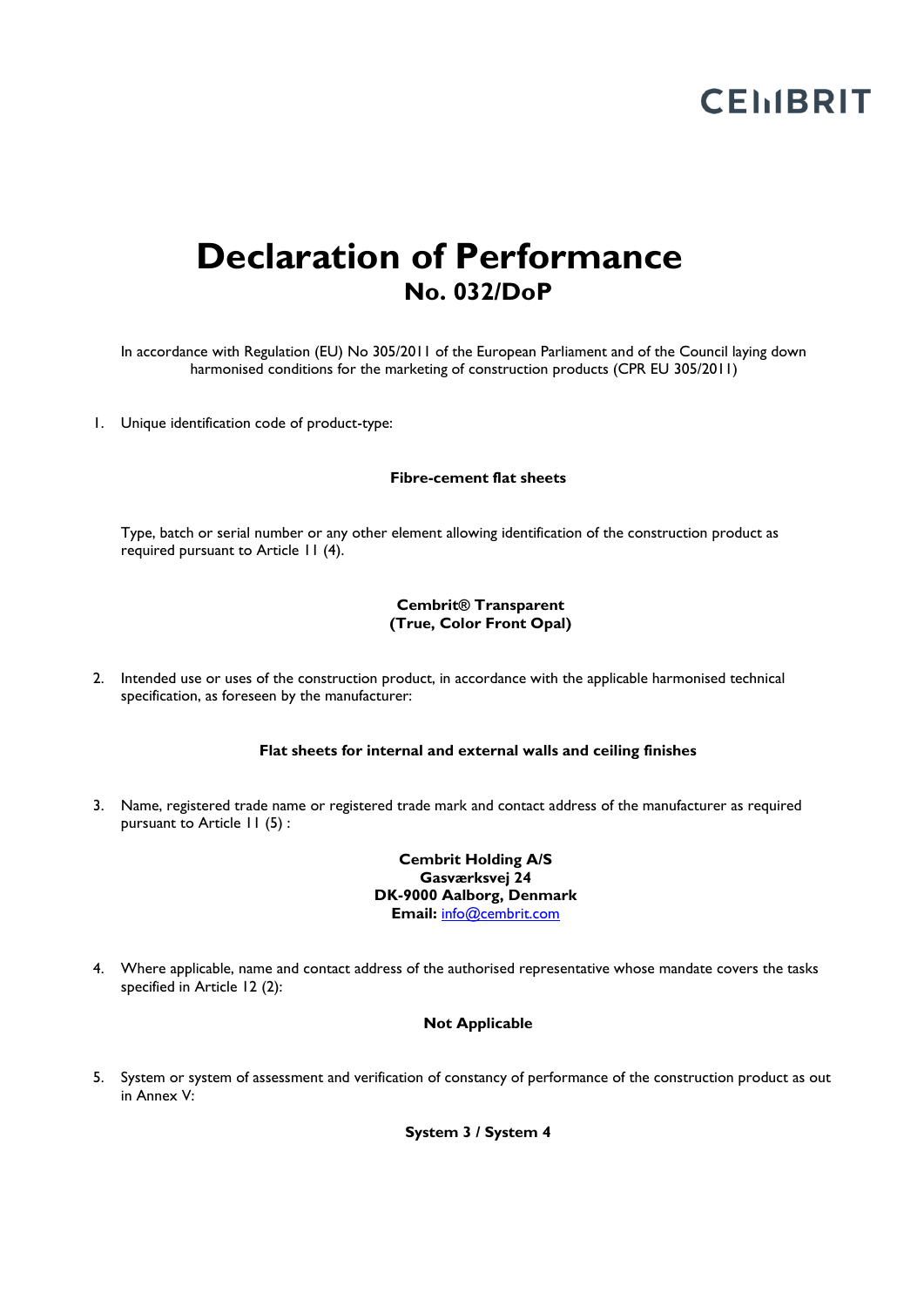# **CEMBRIT**

6a. Name and identification number of the notified body (in case of the declaration of performance concerning a construction product covered by a harmonised standard):

# **FOR PRODUCTS MANUFACTURED ACCORDING TO SYSTEM 3**

#### **MA39-Prüf-, Überwachungs-, und Zertifizierungsstelle VFA-Labors für Bautecnik, Rinnbrückstrasse 15 1110 Wien, Austria Notified body No. 1139**

 Performed initial type- and acceptance testing according EN12467. Test Report MA39-VFA2010-1437.03, dated January 11<sup>th</sup>, 2011 and Test Report MA39-VFA2010-1437.04 dated January 11<sup>th</sup>, 2011.

# **MPA Bau Hannover Notified body No. 0764 Nienburger Straße 3, D-30167 Hannover, Germany**

Performed acceptance test according to EN 12467. Test Report no. 185567, dated November 20<sup>th</sup>, 2018 and Test Report no. 212017, dated April 30<sup>th</sup>, 2021.

# **IBS-Institut für Brandschutztechnik und Sicherheitsforschung Petzoldstrasse 45 4017 Linz, Austria Notified Body no. 1322**

Performed reaction to fire testing and classification according EN 13501-1. Test report No. 07041606BE, March 20, 2008.

#### **FOR PRODUCTS MANUFACTURED ACCORDING TO SYSTEM 4**

#### **Initial Type Test performed by manufacturer**

Performed Initial Type Test under system 4 according to EN 12467. Test report No.: 32-1-1-41/ITT/20200407

# **MPA Bau Hannover Notified body No. 0764 Nienburger Straße 3, D-30167 Hannover, Germany**

Performed reaction to fire testing and classification according EN 13501-1. Test report No. 203439, dated 18. August 2020.